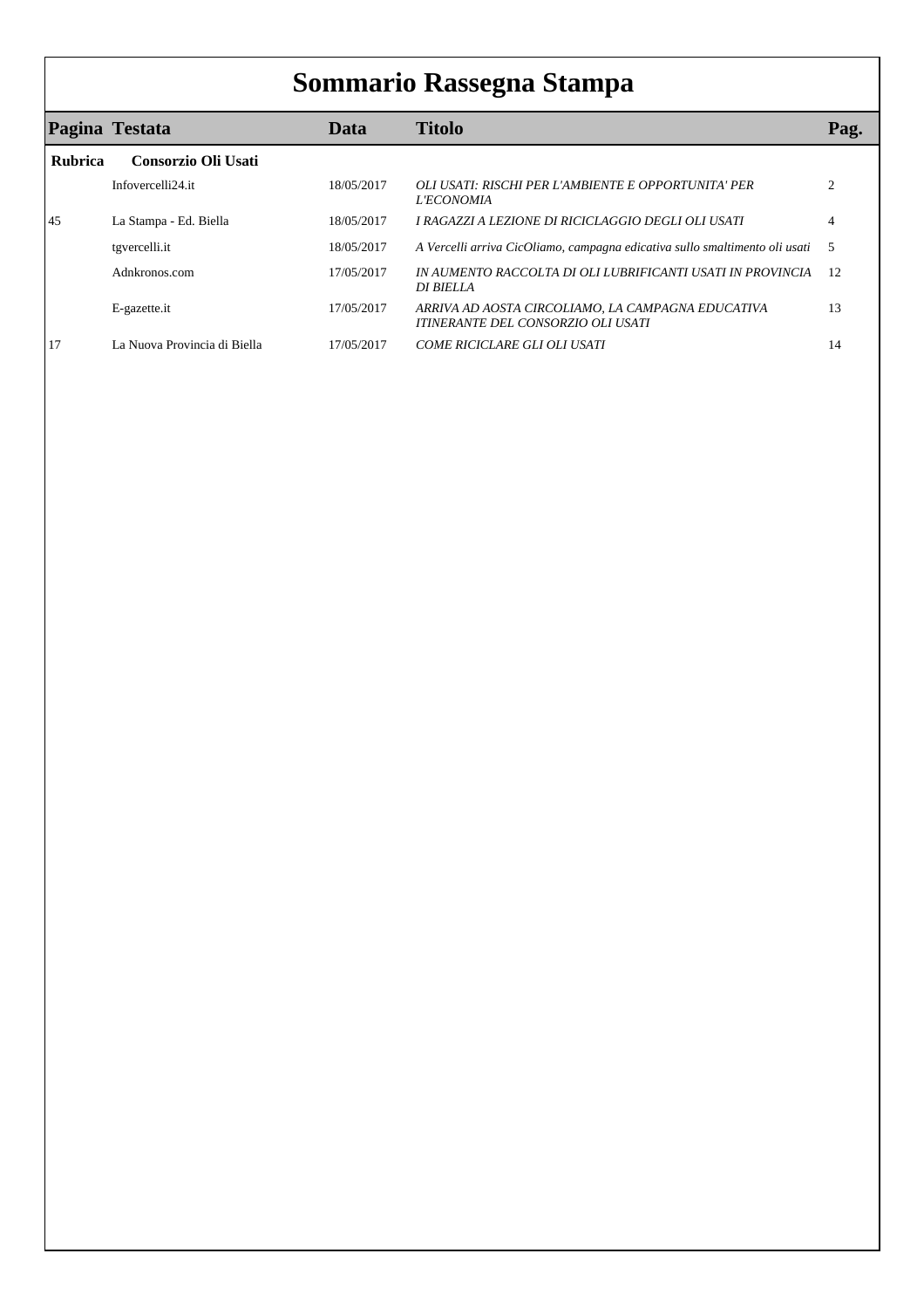<span id="page-1-0"></span>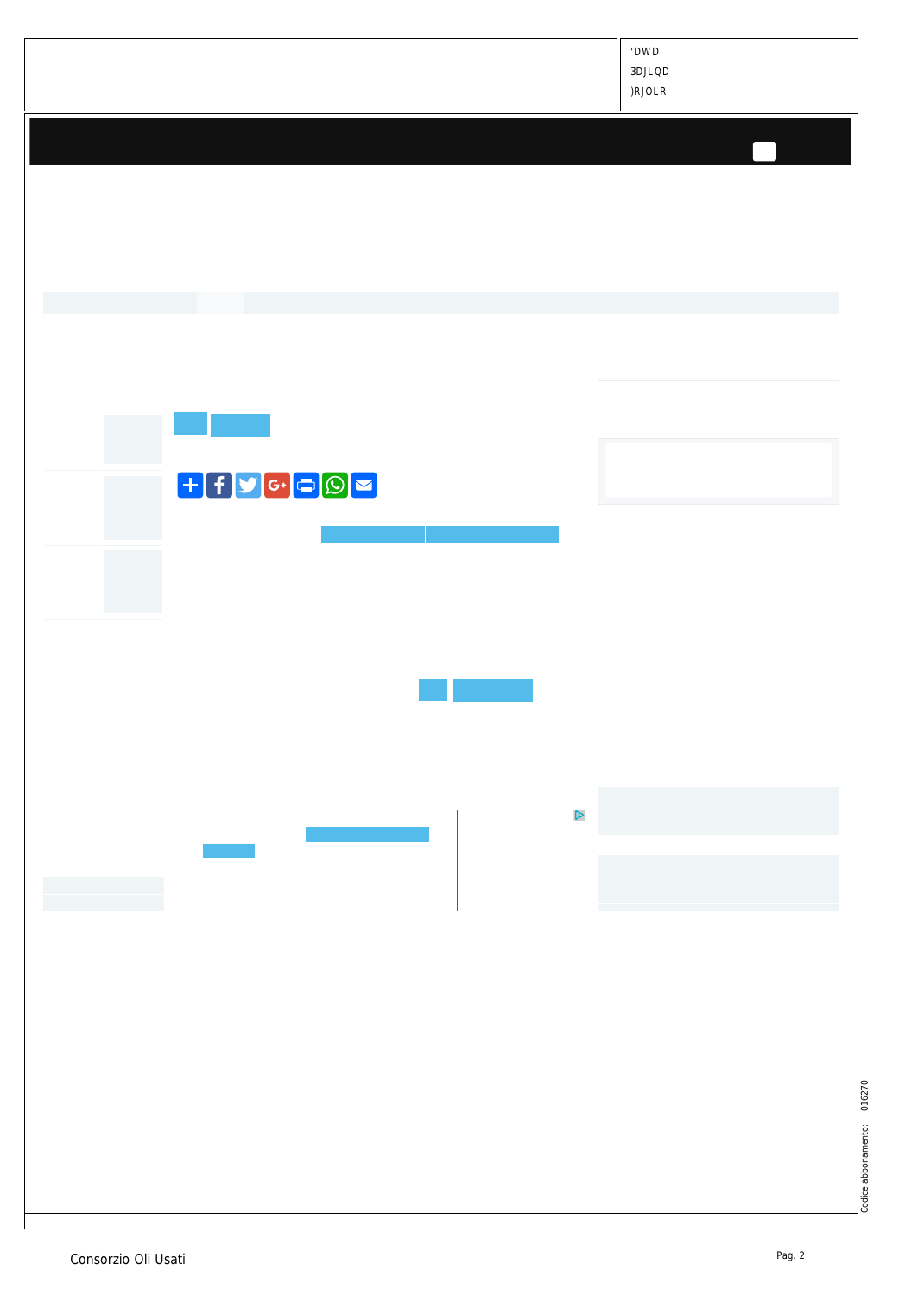|                                                                                                                                                           | $(1) 29 (5 \& (1), \quad 7 \quad (%)$                                                                                                                                                                                                                                                                                                                                                                                                                                                                                        |                                                                                                                                                                                                                                                                                                                                                                                                                                                                     |
|-----------------------------------------------------------------------------------------------------------------------------------------------------------|------------------------------------------------------------------------------------------------------------------------------------------------------------------------------------------------------------------------------------------------------------------------------------------------------------------------------------------------------------------------------------------------------------------------------------------------------------------------------------------------------------------------------|---------------------------------------------------------------------------------------------------------------------------------------------------------------------------------------------------------------------------------------------------------------------------------------------------------------------------------------------------------------------------------------------------------------------------------------------------------------------|
|                                                                                                                                                           | DOO.LQWHUQR GHO YLOODJJLR                                                                                                                                                                                                                                                                                                                                                                                                                                                                                                    | 8Q WRUQHR JUDQGLRVR ULFR                                                                                                                                                                                                                                                                                                                                                                                                                                            |
| <b>5DFFRQWL H SF</b><br>) R W R J D O O H U \<br><b>9LGHRJDOOHU</b><br>/LEUL                                                                              | GHOO.DVVHVVRUH DOO., VWUXIL<br>SQGUHD 5DLQHUL H GHO GLUHV<br>GHO &228 )UDQFR %DUEHWWL                                                                                                                                                                                                                                                                                                                                                                                                                                        | QRVWUR \$QGUHD<br>K<br>OXQHGPDJJLR                                                                                                                                                                                                                                                                                                                                                                                                                                  |
| 1(.6/(77/5<br>1RPH<br>(PDLO<br>&HOOXODUH<br>VFULYHQGRPL DFFR(<br>WUDWWDPHQWR GHL<br>VHFRQ QR OPH YLJHQ<br>$8(58\$1()$ : (%)<br>& HU<br>\$&&\$'(9\$81\$112 | / HYHQWR UDSSDUVHHVVHWQDWDVDSSD<br>GHOOD FDPSDJQD HGXFDWLYD<br>GDO & RQVRUILR 2EEOLJDWRULR<br>SDWURFLQLR GHO OLQLVWHUR<br>FKH QHOO DUFR GL GXH DQQL<br>FDSROXRJKL GL SURYLQFLD LW<br>VHQVLELOLIIDUH O.RSLQLRQH S<br>DPPLQLVWUD]LRQL ORFDOL VXC<br>OXEULILFDQWL XVDWL H RWWL<br>'DOOH<br><b>DOOH</b><br>DOO.LQWHUQF<br>GHOOH VFKROSHDUWHFLSHUDQQI<br>ORUR GHGLFDWL L UDJD]]L VL<br>DOOHVWLWR GDDR&FK@WEDQQR B<br>/HDJXHLO SULPR VRFLDO JDPH<br>DOO.HGXFDILRQH DPELHQWDOH<br>1HO FRUVR GHOO-LQFRQWUR F <del>ru op vwppst</del> | 6L LOOXPLQDQR GL YLROD OD 7<br>H LO PRQXPHQWR D *DOLOHR )H<br>K<br><b>9HUVR O LQGXVWULD</b><br>GLEDV<br>DOO DVVHPEOHD GL )HGHUPDQD<br><b>GRPHQLFBDJJLR</b><br>3HQQH QHUH D 7UHYLVR OD FI<br>YHUFHOOHVL IRWRJDOOHU\<br>K<br>3RGLR QRUGDIULFDQR SHU /D<br>) U D Q F L J H Q D<br>IRWRJDOOHU\<br>K<br>& RUVD FKH SDVVLRQH D 9HUF<br>PDWWLQDWD DOO LQVHJQD GHO<br>IRWRJDOOHU\<br>YHQHUGRDJJLR<br>SPELHQWH H VDOXWH LO SLD<br>\$VO & RPXQH 3URYLQFLD 8QLY<br><b>SUSD</b> |
| SUWH H & XOWXU<br><b>2JQL PDOHGHW</b><br>GRPHQLFD<br>SUHVHQWD]LRQ<br>2 U W L F D                                                                          | UHVL QRWL L GDWL GL UDFFROWD GHJOL ROI<br>SDUWLFRODUH LQ 3URYQQ&FFLQDVQRLU]9LHRU\$FUHROSDRU<br>UHODWRUL OH VROXILRQL DG HYHQWXDOL GL<br>OXEULILFDQWH XVDWR q XQ ULILXWR SHULFR<br>FRUUHWWDPHQWH 6H XWLOLIIDWR LQ PRGR<br>GDQQRVR SHU O·DPELHQWH H SHU OD VDOXW<br>GL ROLR <sup>2</sup> LO FDPELR GL XQ.DXWR <sup>2</sup> VH YHUV<br>VXSHUILFLH JUDQGH TXDQWR XQ FDPSR GL FI<br>UH <sub>(</sub>                                                                                                                               | K.<br>& D S S X F F L Q L D F F R O J R Q R L O (<br>SDUURFR<br>K<br>/HJJL OH XOWLPF                                                                                                                                                                                                                                                                                                                                                                                |
| <b>3ROLWLFD</b><br>6LDPR9HUFHOO<br>%RFFLDWD OD (<br>PRILRQH VXOOI                                                                                         | 7L SRWUHEEHUR LOWHUHVVDUH DOFKH                                                                                                                                                                                                                                                                                                                                                                                                                                                                                              |                                                                                                                                                                                                                                                                                                                                                                                                                                                                     |
| & U R Q D F D<br>%HFFDWR LOUI<br>DYHYD WDJOLD<br>JRPPH D<br><b>DXW</b><br>/HJJL WXWWF                                                                     | 9 R O D W D U L I I H D D W F FRO W D L Q 4 X B Q I G R K D L X<br>$SL^*$<br>/ LQFUHGLELOH &/RWRRSUHLUD GSLRU'<br>YDQWDJJLRVH )3OUDHOLRRW6DHVWLQELVRJQURGGLLD.<br>$SL \cdot 1$<br>VXELWR GD<br>DOWUR<br>9ROL HFRQRPLFL ULVFKLR GL PHUFGQW&B2/ % ( & 223                                                                                                                                                                                                                                                                      |                                                                                                                                                                                                                                                                                                                                                                                                                                                                     |
|                                                                                                                                                           | $(8.82 \quad 8.20 \quad (8.51', (5.5666355, 7.51)$ (//\$ 3, & & 2/\$ 1\$)<br>$3(5 81 32672 1(A8)/$$ '232 (66(59(1(5', 6(5\$ &<br>& (1752 / 2 *, 67, & $\mathcal{B}$ 7 $\mathcal{S}$ 7 $\mathcal{S}$ 1 (/ 0 $\mathcal{S}$ 1 (* 3, $\mathcal{S}$ 5 7 2 1 $\mathcal{S}$ 7 8 5 $\mathcal{S}$ /<br>$9(5\&(1),$<br>$'( / 8 $1 $9(6 ( , 1 8)88, ( '87 $ 6 $% $7$<br>$SPDIRQ$ SDUWRQ $R$ $\Theta$ $H$ $\Theta$ \$, 1682 & \$9\$772, 1\$\$129<br>7URYDWD PRUWD QDO (<br>'UDPPD D %LHOO<br>6SRQVRUL]][                                 | 016270                                                                                                                                                                                                                                                                                                                                                                                                                                                              |
|                                                                                                                                                           | SUWLFROL VXOOR VWHVVR DUJRPHQWR                                                                                                                                                                                                                                                                                                                                                                                                                                                                                              | abbonamento:<br>Codice                                                                                                                                                                                                                                                                                                                                                                                                                                              |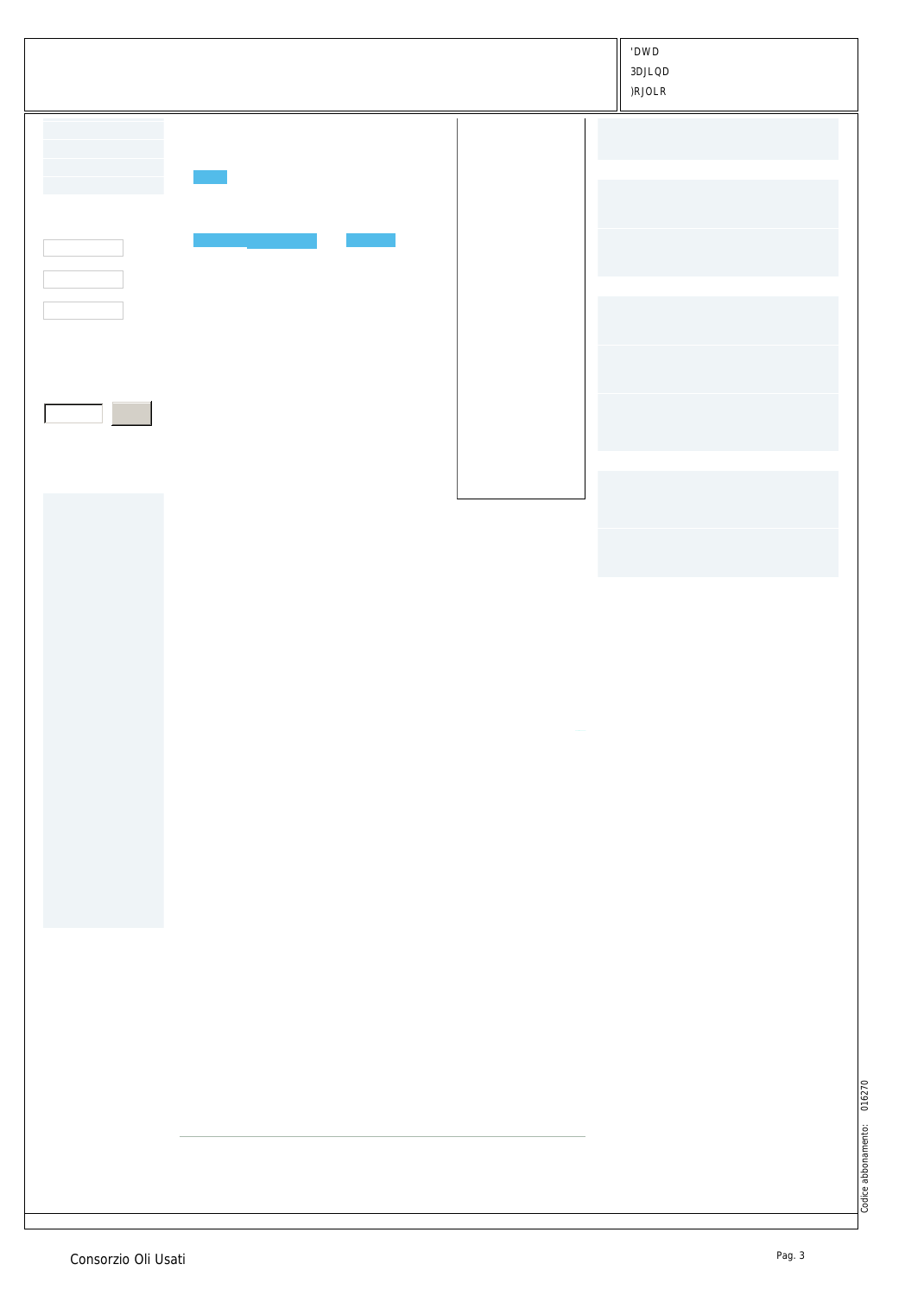<span id="page-3-0"></span>

## LA CAMPAGNA «CIRCOLIAMO»

## I ragazzi a lezione di riciclaggio degli oli usati

lese nel 2016, su un totale di 16.602 recuperate in Piemonte. I dati sono astati annunciati ieri mattina dal Consorzio Obbligatorio degli Oli Usati durante CircOLlamo, la campagna educativa itinerante che si è svolta ieri ai giardini con giochi ed educational per i ragazzi.

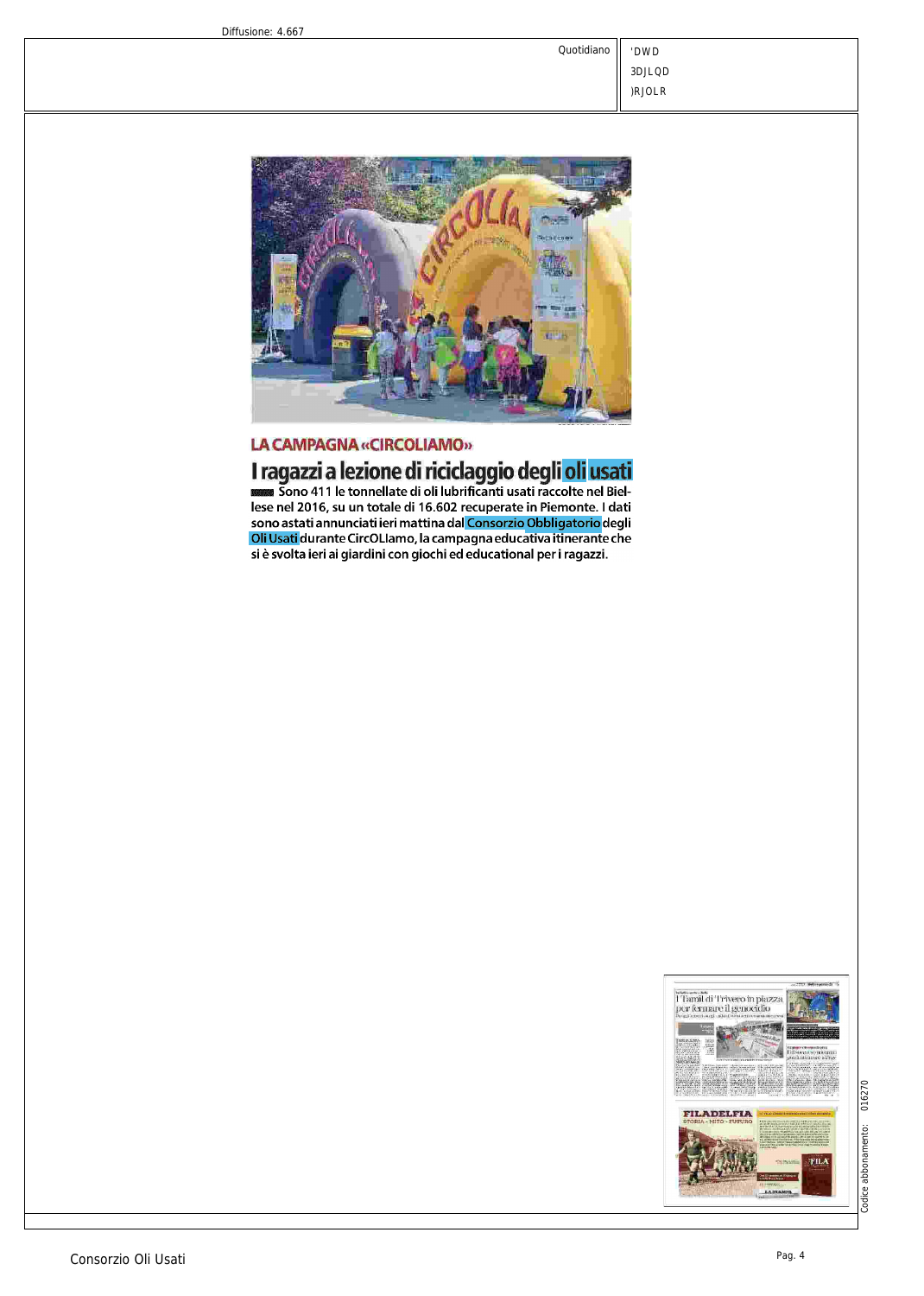<span id="page-4-0"></span>

Viale Giulio Cesare 275, NOVARA | Tel. 0321.412941 | www.bonvinimedical.com







Viale Giulio Cesare 275, NOVARA | Tel. 0321.412941 | www.bonvinimedical.com



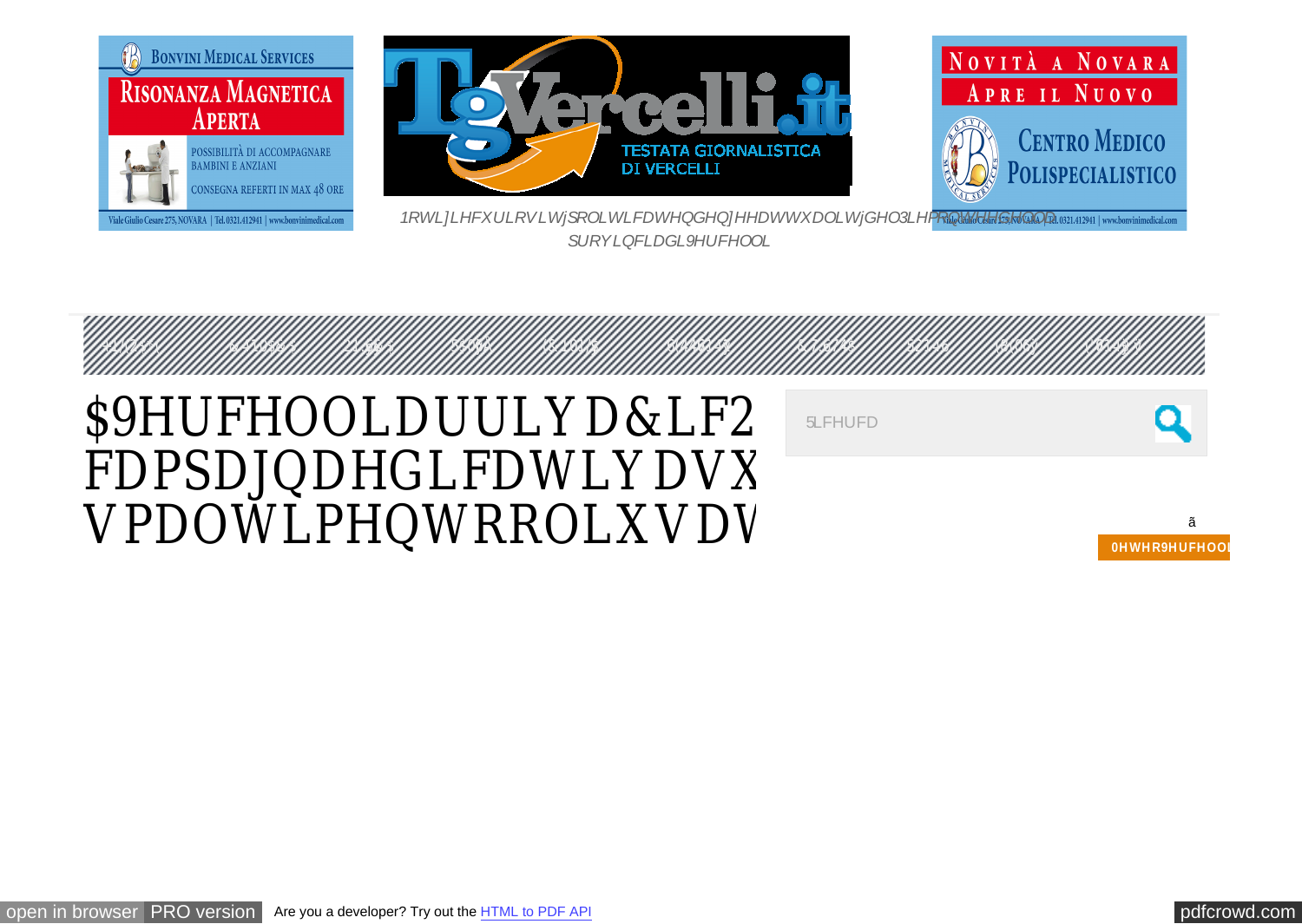



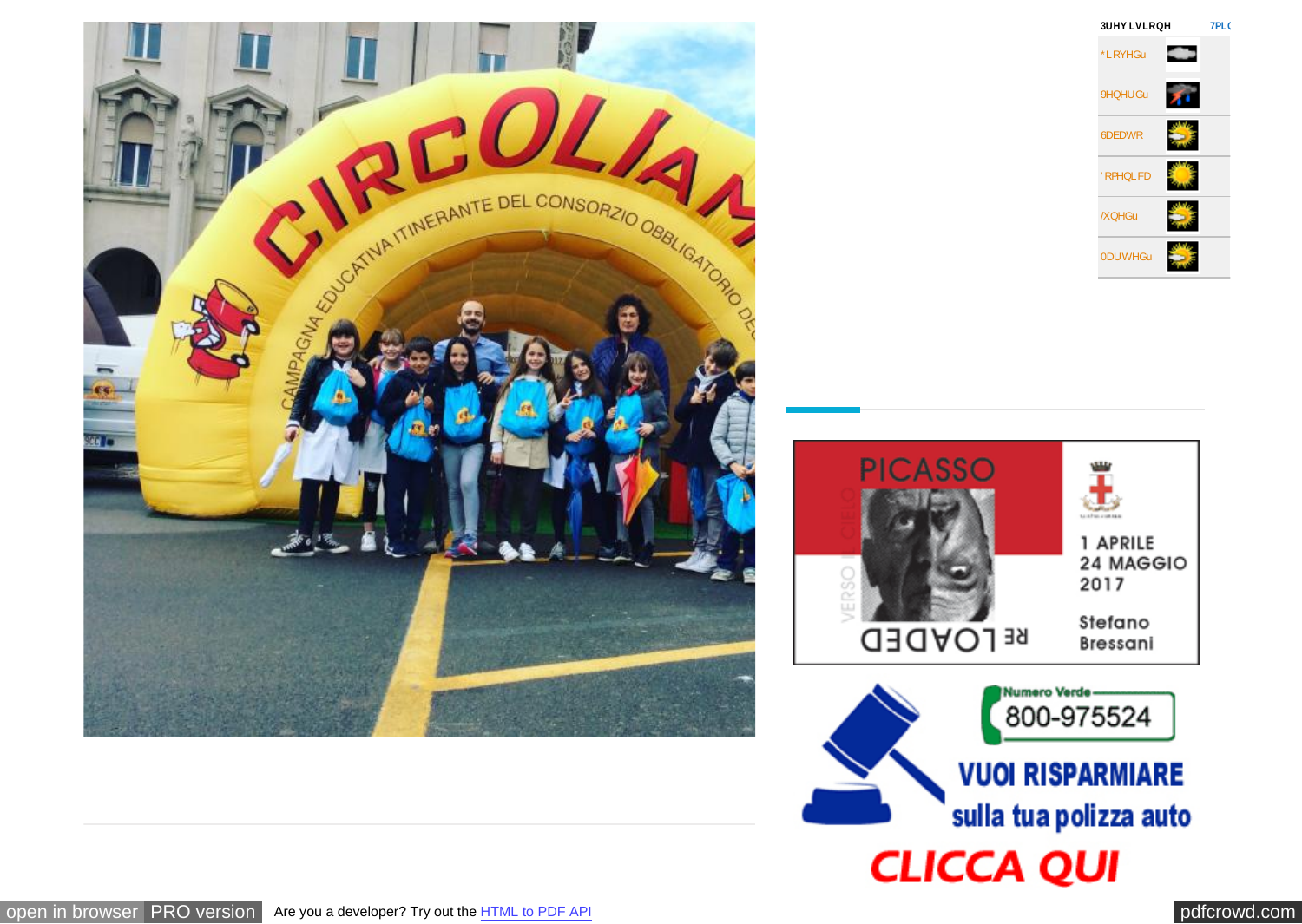







open in browser PRO version Are you a developer? Try out the **HTML to PDF API proper and the Section** pdfcrowd.com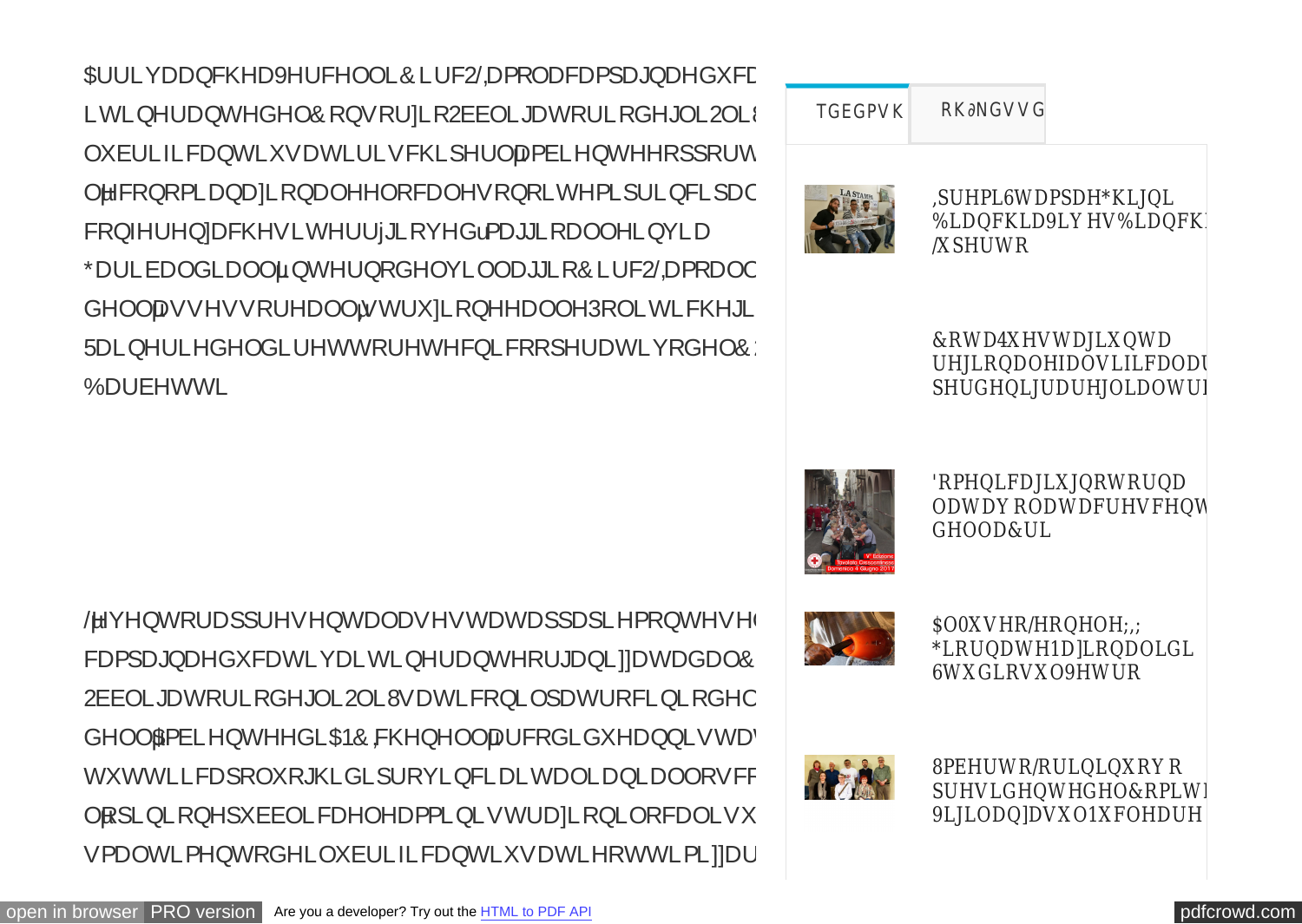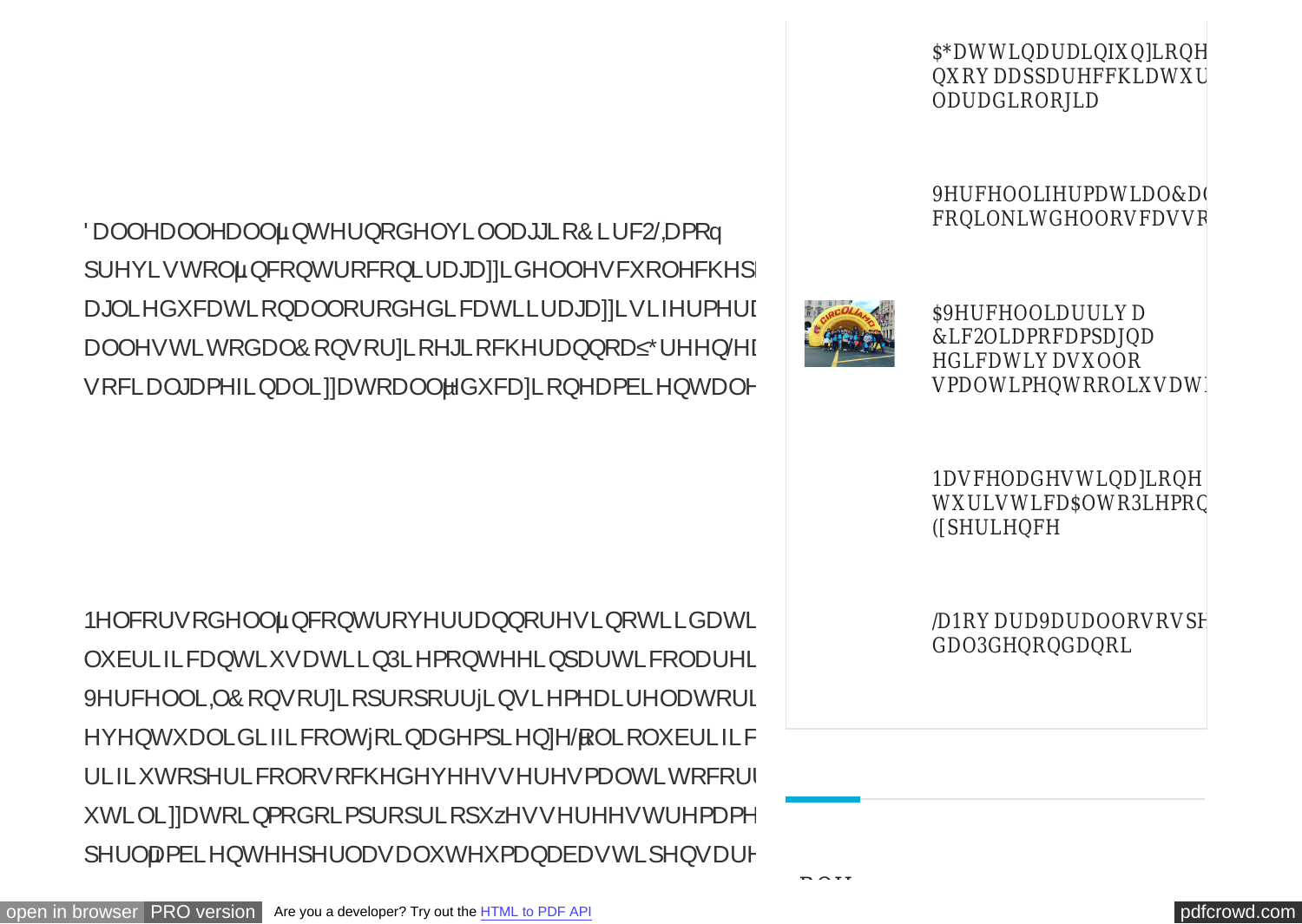pdfcrowd.com

'L FKH WL SLDFH SULPD GL

) DFHERRN & RPPHQWV 30XJLQ

OL SLDFH TXHVW

& R Q G L

\$JJLXQJL XQ FRPPHQWR

## FRPPHQWL



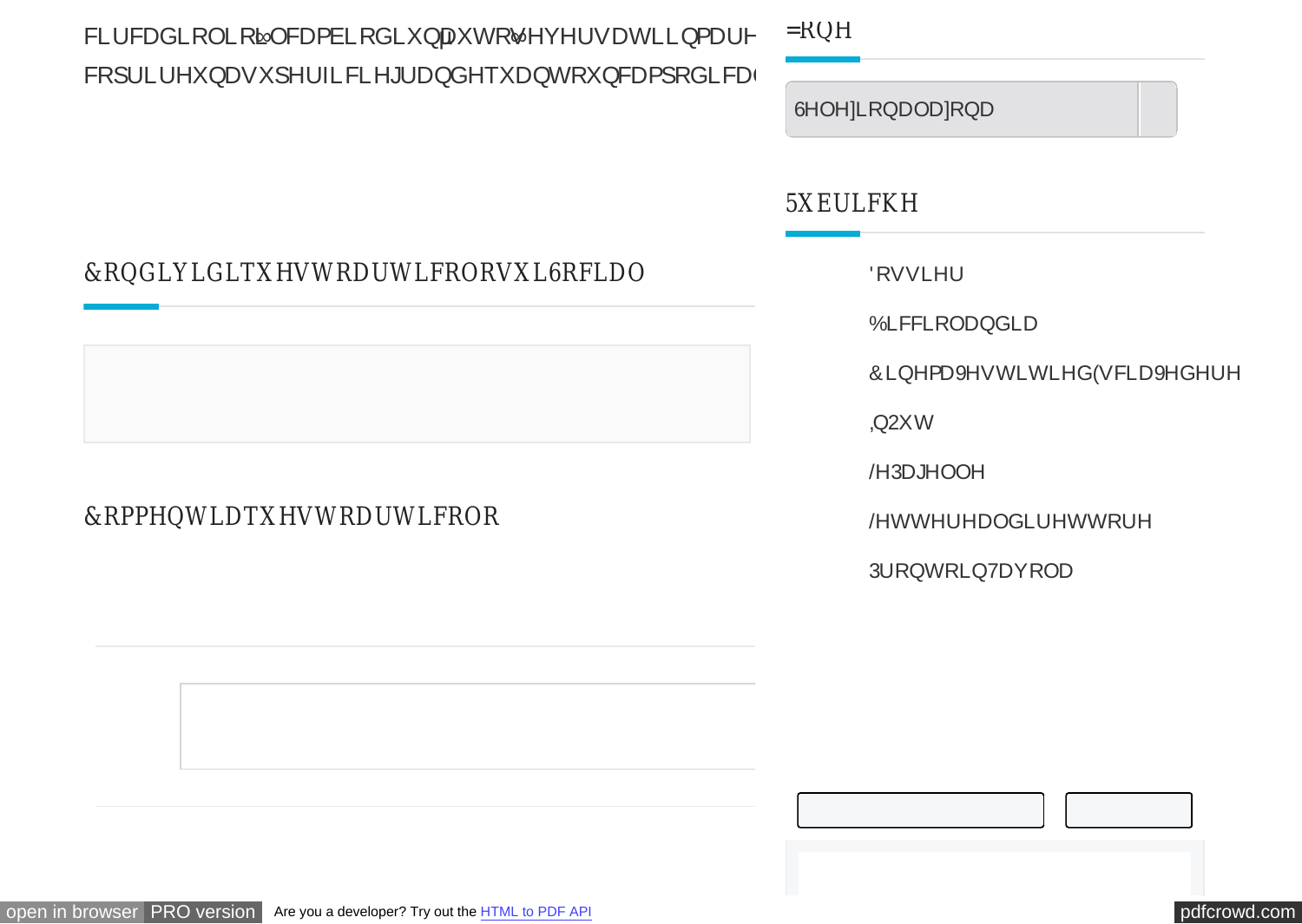

9RW DQWHUHVVD

9RW&XULRVR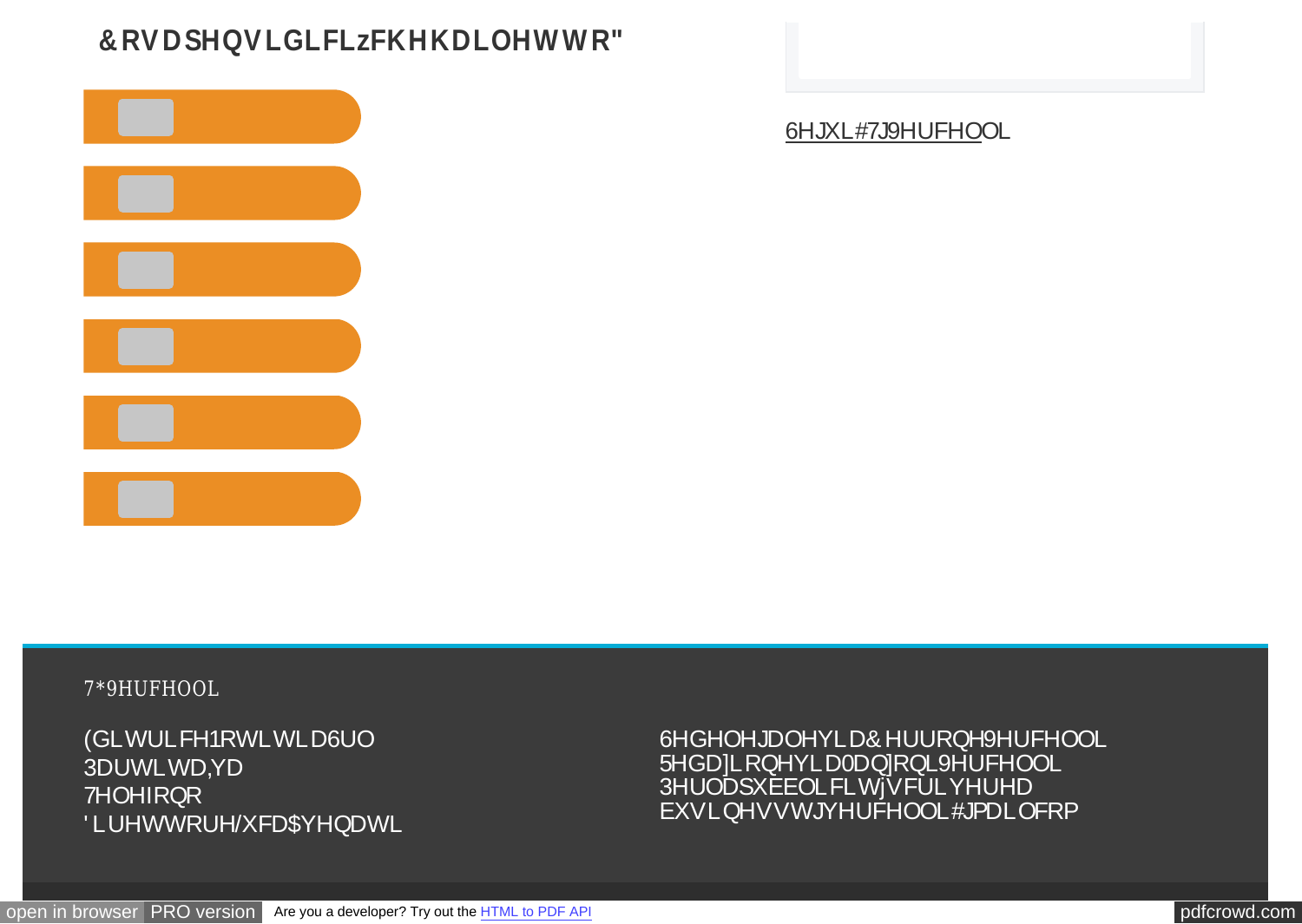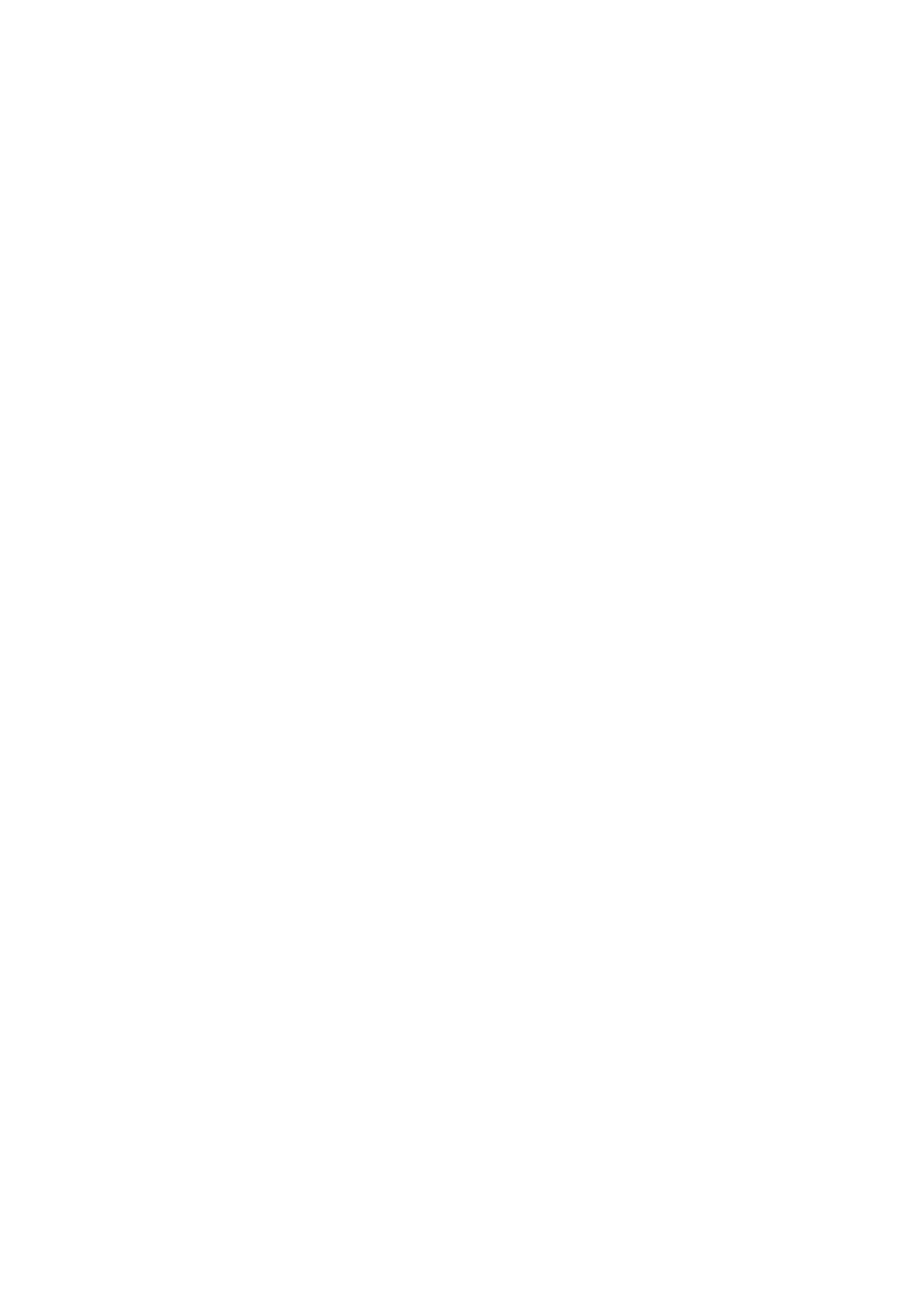<span id="page-12-0"></span>

| a a shekara |                                |                               |                          |
|-------------|--------------------------------|-------------------------------|--------------------------|
|             |                                |                               |                          |
|             |                                |                               |                          |
|             |                                | and the state of the state of | <b>Contract Contract</b> |
|             | a sa salawan na katalog sa san |                               |                          |
|             |                                |                               |                          |
|             |                                |                               |                          |
|             |                                |                               |                          |
|             |                                |                               |                          |
|             |                                |                               |                          |
|             |                                |                               |                          |